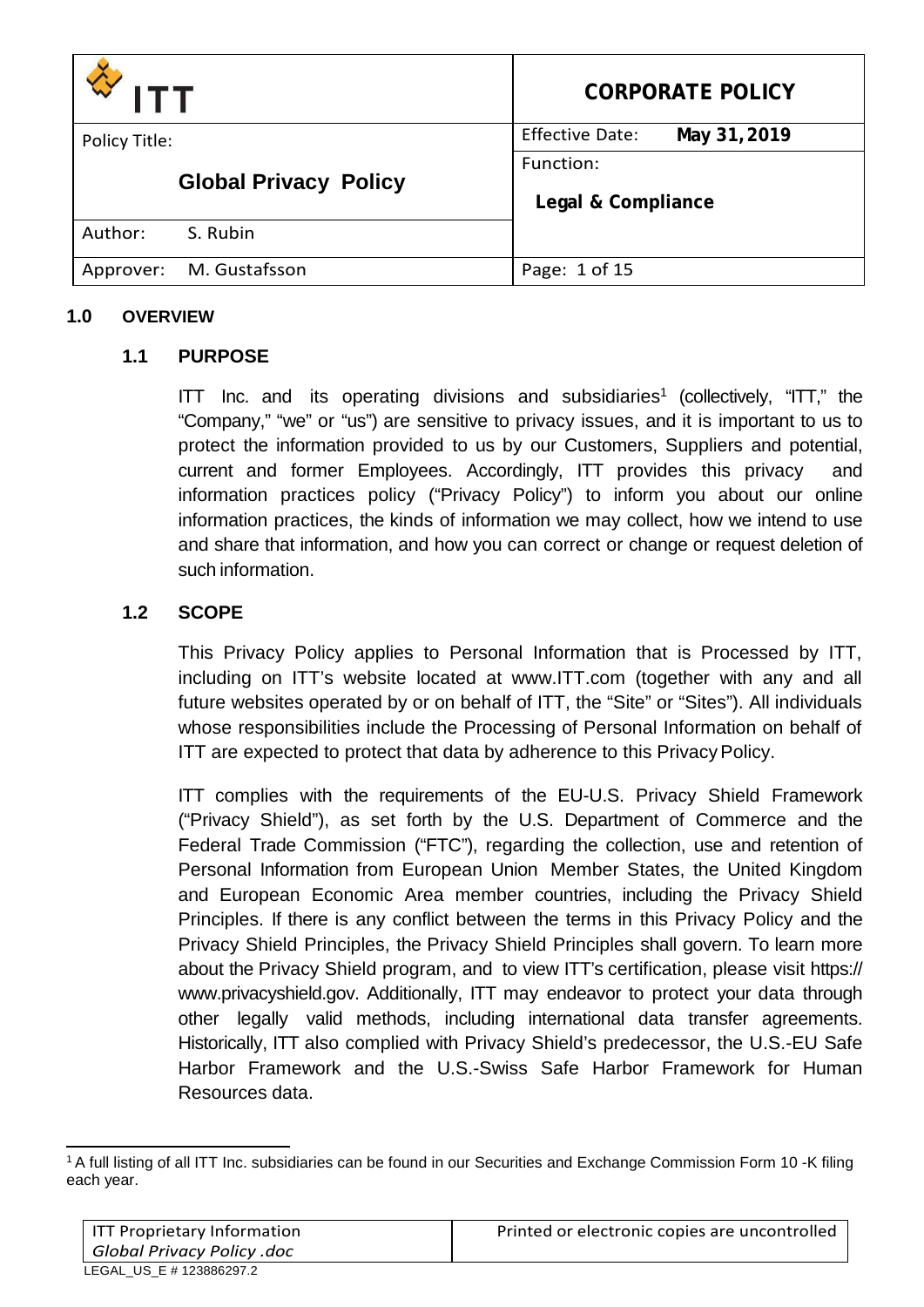

For the avoidance of doubt, ITT will comply with all applicable local laws when Processing Personal Information (e.g. European General Data Privacy Regulation "GDPR"). In particular any local law conditions for and restrictions on the transfer of Personal Information will be respected by ITT and its affiliates. To demonstrate ITT's commitment to the relevant local laws, the Processing of Human Resources Data might also be governed by additional (local) Human Resources Data privacy policies.

## **1.3 ROLES & RESPONSIBILITIES**

The Senior Vice President, General Counsel and Chief Compliance Officer is responsible for the overall compliance with and interpretation of this Privacy Policy.

The Chief Intellectual Property Officer & Data Protection Officer is responsible for the implementation of this Privacy Policy.

## **1.4 KEY TERMS**

"Data Subject" is an identified or identifiable natural person.

"Employee" refers to any employee, director, contractor or worker of ITT or its subsidiaries worldwide.

"European Union General Data Protection Regulation" or "GDPR" refers to EU Regulation 2016/679 to harmonize data privacy laws across Europe.

"Personal Information" is any information relating to an identified or identifiable natural person ("Data Subject"); an identifiable natural person is one who can be identified, directly or indirectly, in particular by reference to an identifier such as a name, an identification number, location data, an online identifier or to one or more factors specific to the physical, physiological, genetic, mental, economic, cultural or social identity of that natural person.

"Privacy Shield Principles" collectively means the seven (7) privacy principles as described in the Privacy Shield: (1) notice, (2) choice, (3) accountability for onward transfer, (4) security, (5) data integrity and purpose limitation, (6) access, and (7) recourse, enforcement and liability. Additionally, it includes the sixteen (16) supplemental principles described in the Privacy Shield: (1) sensitive data, (2) journalistic exceptions, (3) secondary liability, (4) performing due diligence and conducting audits, (5) the role of the data protection authorities, (6) self-certification, (7) verification, (8) access, (9) human resources data, (10) obligatory contracts for onward transfers, (11) dispute resolution and enforcement, (12) choice – timing of opt-out, (13) travel information; (14) pharmaceutical and medical products, (15) public record and publicly available information and (16) access requests by public authorities.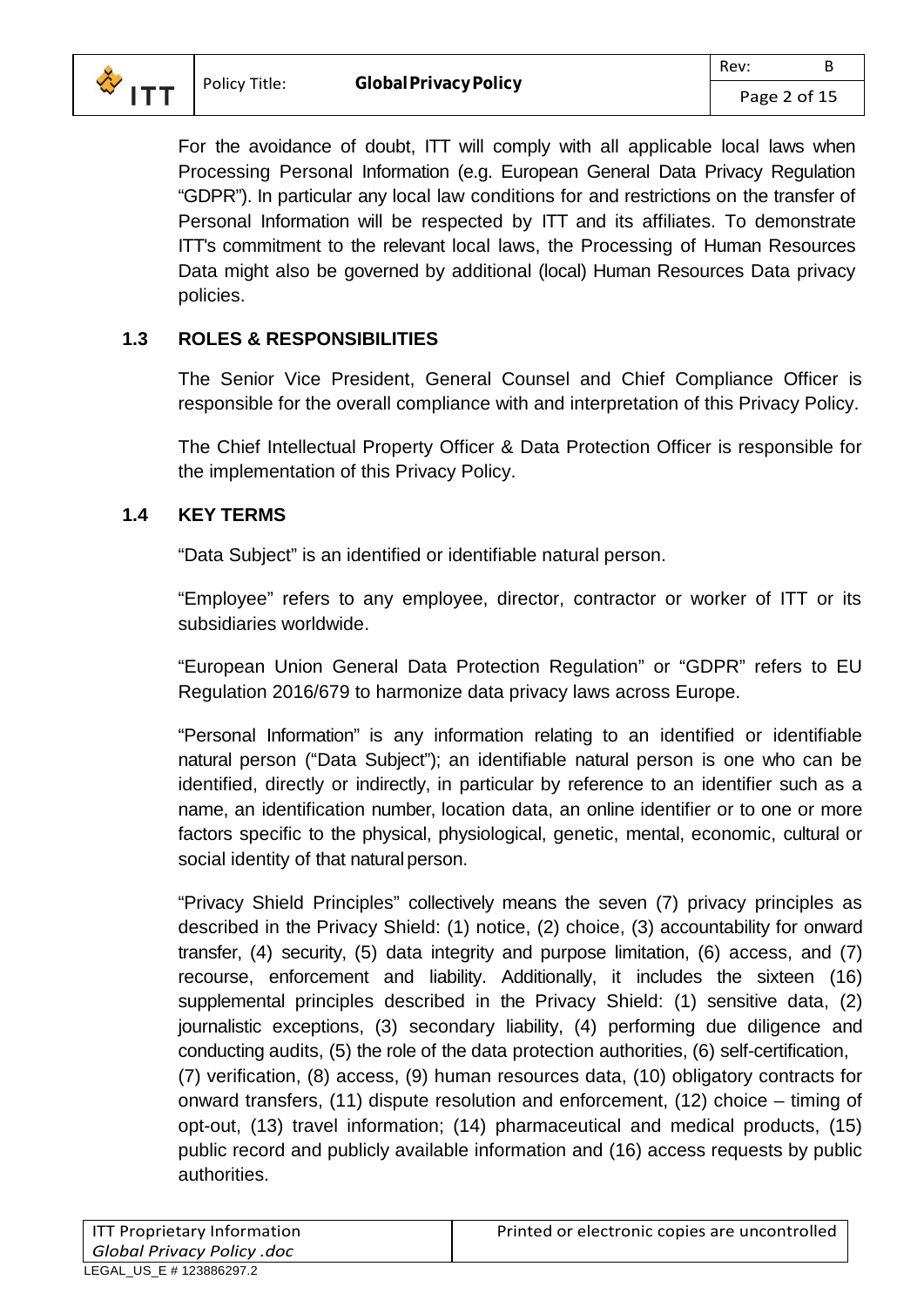

"Process" or "Processing" means any operation which is performed upon Personal Information, whether or not by automatic means, such as collection, recording, organization, structuring, storage, adaptation or alteration, retrieval, consultation, acquisition, holding, use, disclosure by transmission, dissemination or otherwise making available, alignment or combination, restriction, erasure or destruction.

"Sensitive Data" or "Sensitive Personal Information" is a subset of Personal Information which, due to its nature, has been classified by law or by policy as deserving additional privacy and security protections. Sensitive Personal Information includes Personal Information regarding EU-residents that is classified as a "Special Category of Personal Data" under EU law, which consists of the following data elements: (1) race or ethnic origin; (2) political opinions; (3) religious or philosophical beliefs; (4) trade union membership; (5) genetic data; (6) biometric data where processed to uniquely identify a person; (6) health information; and (7) sexual orientation or information about the individual's sex life.

"Third Party" is any natural or legal person, public authority, agency or body other than the Data Subject, ITT or ITT's agents.

#### **2.0 POLICY**

### **2.1 TRANSPARENCY/NOTICE – WHAT PERSONAL INFORMATION WE COLLECT AND HOW WE USEIT**

The types of Personal Information we may collect (directly from you or from Third Party sources) depend on the nature of the relationship you have with ITT and the requirements of applicable law. We endeavor to collect information only relevant for the purposes of Processing. Below are the legal bases and some of the ways we collect information and how we use it.

#### **2.2 Customers**

ITT collects Personal Information regarding its current, prospective and former customers, visitors and guests ("Customers"). Customer data we collect includes information relating to the sale or support of products and services and marketing preferences, including title, name, address, phone number, email address, payment information and agreements executed with ITT.

We Process Personal Information about Customers for a variety of business purposes including:

- to generally manage Customer information;
- to respond to questions and requests;
- to provide access to certain areas and features of the ITT Site(s);
- to verify Customer identity;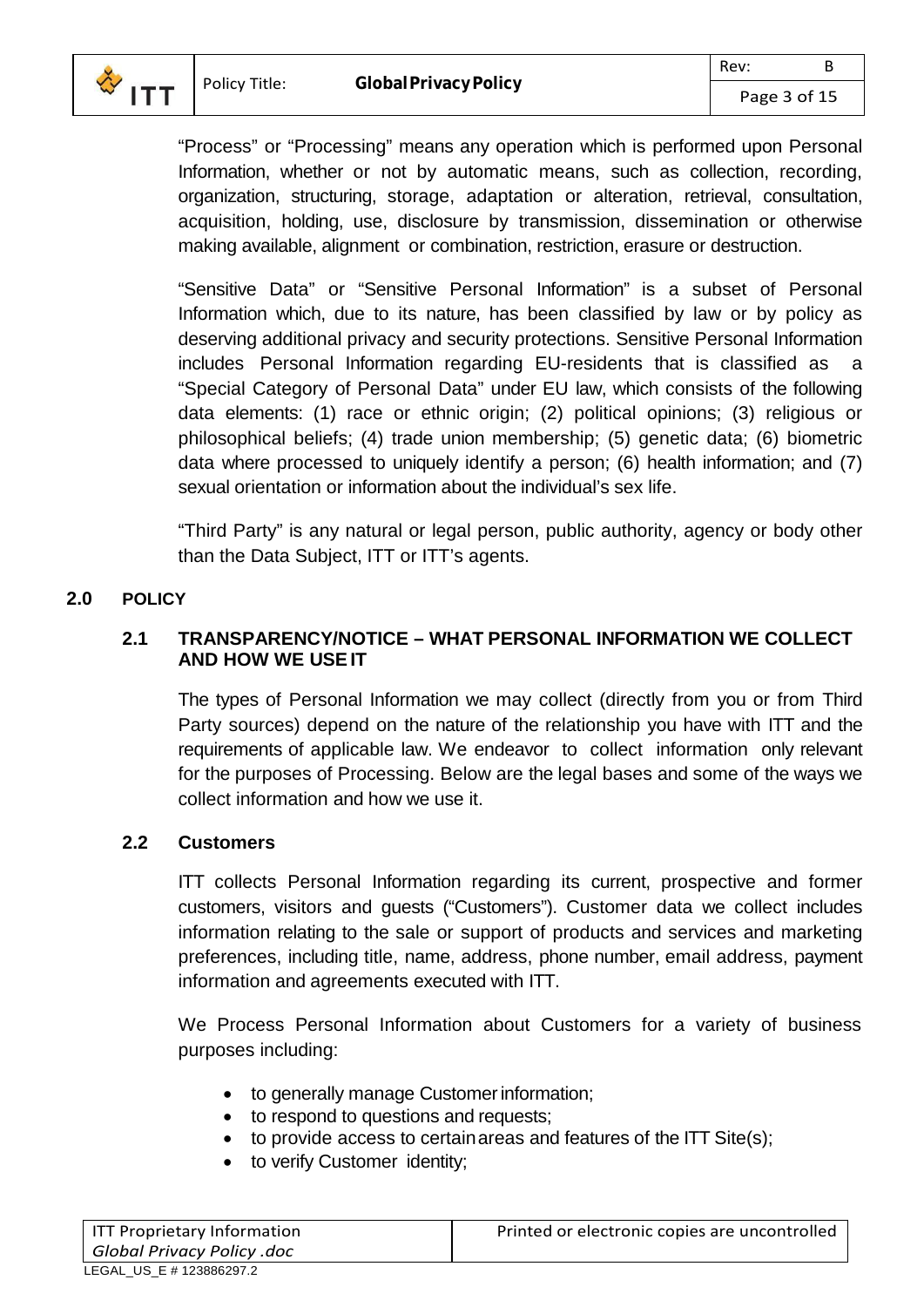

- to communicate about Customer account and activities on ITT'sSite(s) and systems, and, in ITT's discretion, changes to anyITT policy;
- to measure interest in ITT services;
- to tailor content, advertisements, and offers we serve to Customers;
- to send samples, premiums, products and information;
- to process payment for products or services purchased by Customers;
- to improve ITT Sites and systems;
- to develop new products, processes and services;
- to process applications and transactions; and
- for purposes disclosed at the time that Customers provide Personal Information or otherwise with consent.

## **2.3 Suppliers**

ITT collects Personal Information regarding its current, prospective and former suppliers, distributors and business partners ("Suppliers"). Supplier information we collect relates to the management of Suppliers and the receipt of their products and services. It may include title, name, address, phone number, email address, invoicing information and agreements executed with ITT.

We Process Personal Information about Suppliers for a variety of business purposes including:

- to generally manage Supplier information;
- to respond to questions and requests;
- $\bullet$  to provide access to certain areas and features of the ITT Site(s);
- to verify Supplier identity;
- to communicate about Supplier account and activities on ITT's Site(s)and systems, and, in ITT's discretion, changes to any ITT policy;
- to measure interest in ITT services:
- to tailor content:
- to process payment for products or services purchased by ITT;
- to improve ITT Sites and systems;
- to develop new products, processes and services;
- to process applications and transactions; and
- for purposes disclosed at the time Suppliers provide personal data or otherwise with consent.

## **2.4 Social Media Activities**

Generally, online social media resources are interactive tools that enable Data Subjects to collaborate and share information with others. Social media resources include, but are not limited to, social networks, discussion boards, bulletin boards, blogs, wikis and referral functions to share website content and tools with a friend or colleague. ITT may collect Personal Information to enable Data Subjects to use online social media resources. We may also enable you to use these social media resources to post or share Personal Information with others. When using social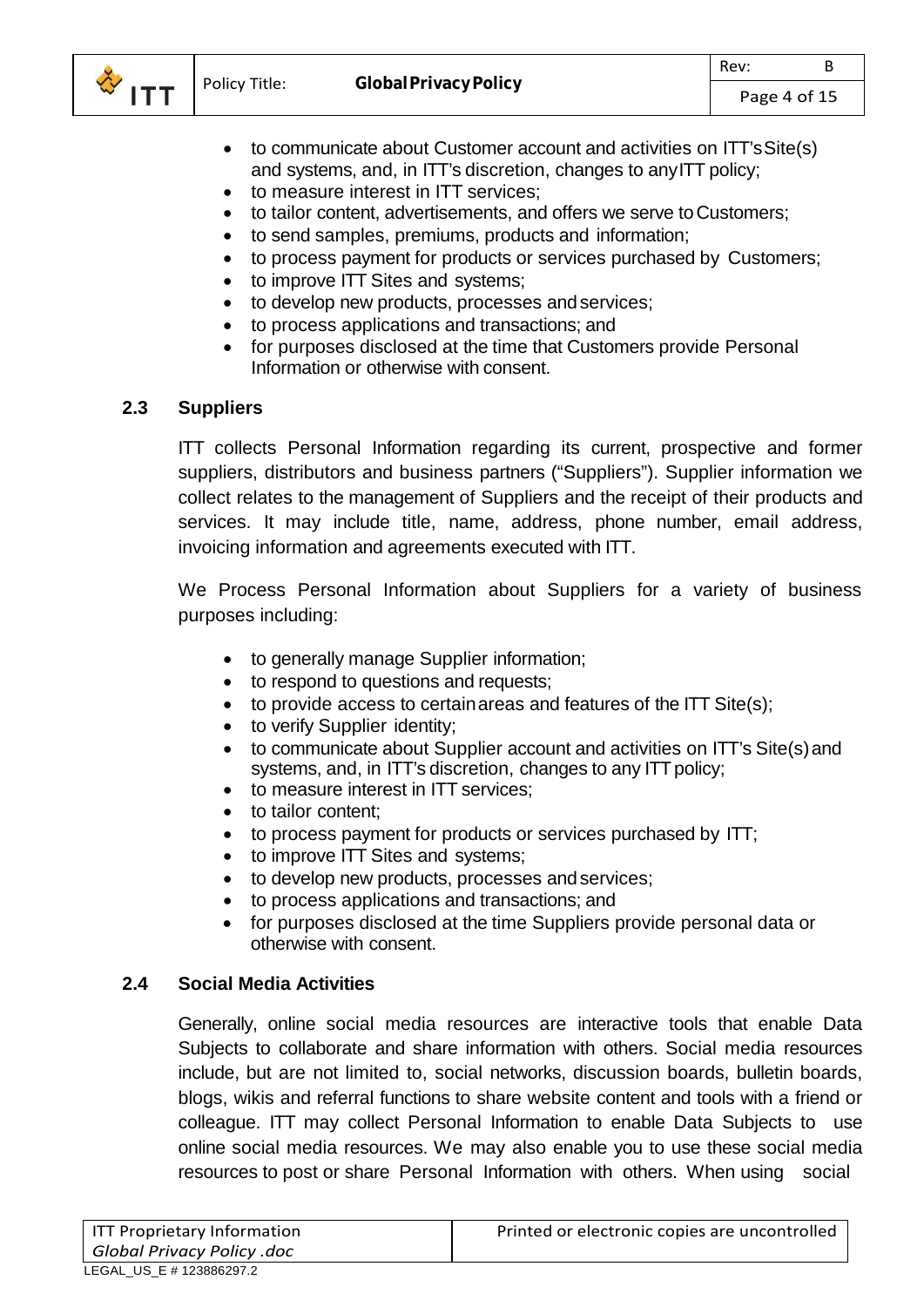

# **2.5 Information from Third Party Sources**

ITT may collect information about you from Third Party sources to supplement information provided by you. This supplemental information allows us to verify information that you have provided to ITT and to enhance our ability to provide you with information about our business, products and services as described in the Legal Conditions section of ITT's Site. ITT's agreements with these Third Party sources typically limit how the Company may use this supplemental information.

## **2.6 Direct Mail, Email and Outbound Telemarketing**

Customers and Suppliers who provide us with Personal Information, or whose Personal Information we obtain from Third Parties, may receive periodic emails, mailings or phone calls from us with information on our products and services or upcoming special offers/events we believe may be of interest. We offer our Customers and Suppliers the option to decline these communications at no cost to the individual Customer or Supplier.

### **2.7 Research/SurveySolicitations**

ITT may use Personal Information to create non-identifiable information that we may use alone or in the aggregate with information obtained from other sources, in order to help us to optimally deliver our existing products and ITT services or develop new products and services. From time to time, ITT may perform research (online and offline) via surveys. We may engage Third Party service providers to conduct such surveys on our behalf. All survey responses are voluntary and the information collected will be used for research and reporting purposes to help us to better serve Customers and Suppliers by learning more about their needs and the quality of the products and services we provide. The survey responses may be utilized to determine the effectiveness of our Site, various types of communications, advertising campaigns and/or promotional activities. If a Customer or Supplier participates in a survey, the information given will be used along with that of other study participants. We may share anonymous individual and aggregate data for research and analysis purposes.

### **2.8 All Internet Users – Cookies, Pixel Tags, Web Beacons and Aggregate Information**

## *2.8.1 Cookies*

Like many other websites, ITT may employ a cookie, or small piece of computer

| ITT Proprietary Information |  |  |  |  |
|-----------------------------|--|--|--|--|
| Global Privacy Policy .doc  |  |  |  |  |
| LEGAL US E # 123886297.2    |  |  |  |  |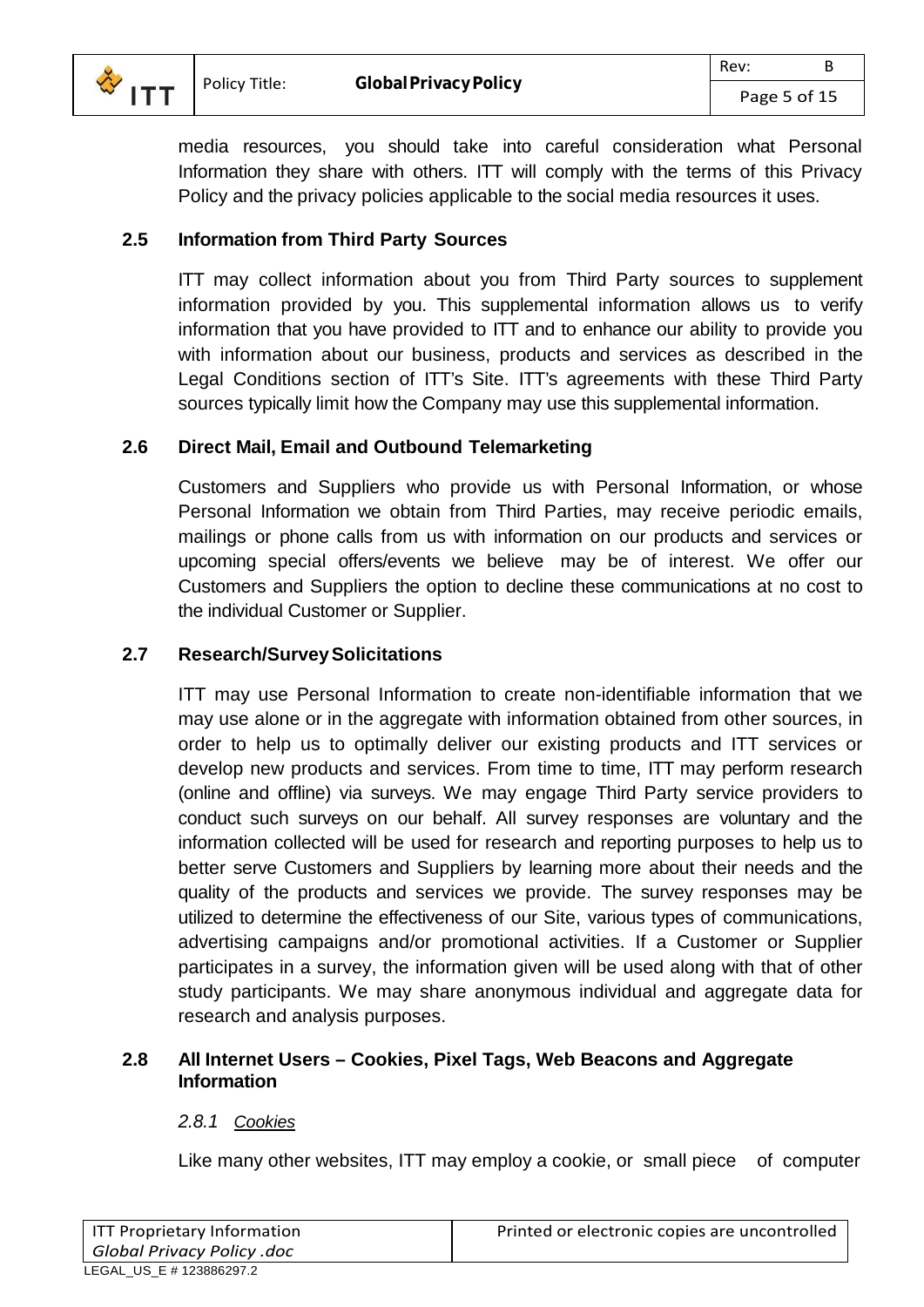

code that enables web servers to "identify" visitors, each time an individual initiates a session on the Company's Site. A cookie is set in order to identify Data Subjects and tailor our Site to you. Cookies do not store any of the Personal Information that is provided to the ITT Site; they are simply identifiers. Data Subjects have the ability to delete cookie files from their own hard drive at any time. However, individuals should be advised that cookies may be necessary to provide access to much of the content and many of the features of ITT's Site. For more information regarding the cookies we use, see our Cookie Policy.

## *2.8.2 Pixel Tags/Web Beacons*

ITT may use "pixel tags", also known as "web beacons", which are small graphic files that allow us to monitor the use of our Site. A pixel tag can collect information such as the Internet Protocol ("IP") address of the computer that downloaded the page on which the tag appears; the URL of the page on which the pixel tag appears; the time the page containing the pixel tag was viewed; the type of browser that fetched the pixel tag; and the identification number of any cookie on the computer previously placed by that server. When corresponding with you via HTML capable email, we may use "format sensing" technology, which allows pixel tags to let us know whether you received and opened our email.

### *2.8.3 Anonymized and AggregatedInformation*

ITT may use Personal Information and other information about you to create anonymized and aggregated information, such as de-identified demographic information, de-identified location information, information about the computer or device from which you access ITT's Site or services, or other analyses we create. Anonymized and aggregated information is used for a variety of functions, including the measurement of visitors' interest in and use of various portions or features of the Site. Anonymized or aggregated information is not Personal Information, and ITT may use such information in a number of ways, including internal analysis, analytics and research and any other legally permissible purposes. We may share this information with Third Parties for our or their purposes in an anonymized or aggregated form that is designed to prevent anyone from identifying you.

## *2.8.4 Analytics*

We may also use Google Analytics and Google Analytics Demographics and Interest Reporting to collect information regarding visitor behavior and visitor demographics on some of our Sites, and to develop website content. This analytics data is not tied to any Personal Information. For more information about Google Analytics, please visit [www.google.com/policies/privacy/partners/.](http://www.google.com/policies/privacy/partners/) You can opt out of Google's collection and Processing of data generated by your use of the Services by going to [http://tools.google.com/dlpage/gaoptout.](http://tools.google.com/dlpage/gaoptout)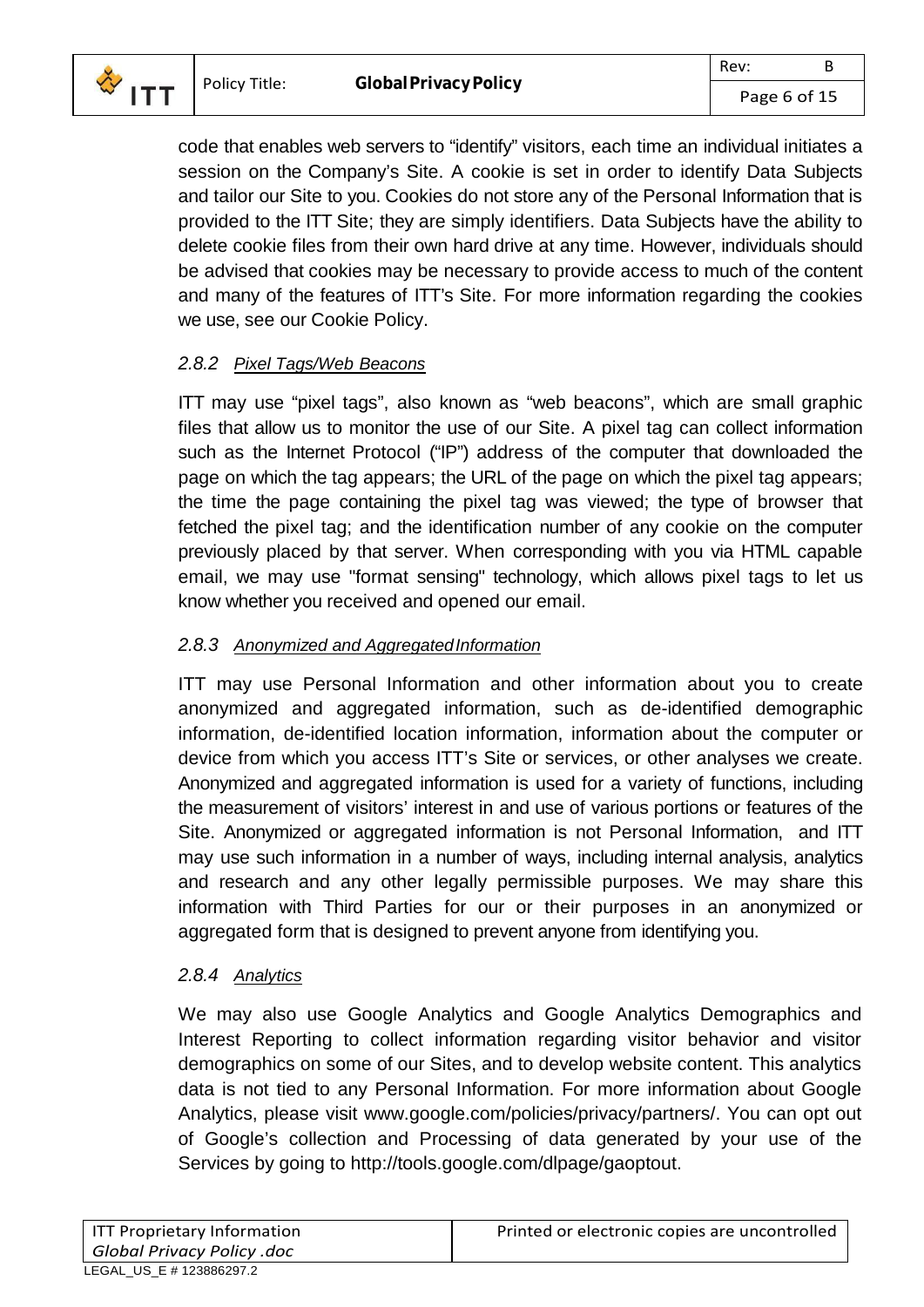

### **2.9 Mobile Computing**

ITT may provide websites and online resources that are specifically designed to be compatible and used on mobile computing devices. ITT may collect certain information that your mobile device sends when you use such services, like a device identifier, user settings, location information, mobile carrier, and the operating system of your device. Mobile versions of ITT's Site may require that users log in with an account. In such cases, information about use of each mobile version of the Site may be associated with user accounts. In addition, ITT may enable individuals to download an application, widget or other tool that can be used on mobile or other computing devices. Some of these tools may store information on mobile or other devices. These tools may transmit Personal Information to ITT to enable Data Subjects to access user accounts and to enable ITT to track use of these tools. Some of these tools may enable users to email reports and other information from the tool. ITT may use Personal or non-identifiable Information transmitted to the Company to enhance these tools, to develop new tools, for quality improvement and as otherwise described in this Privacy Policy or in other notices ITT provides.

### <span id="page-6-0"></span>**2.10 Other Uses**

ITT may use Personal Information for which we have a legitimate interest, such as processing for research purposes (including marketing research), processing for historical, scientific or statistical purposes, enforcement of legal claims, fraud prevention, network and information security, direct marketing, and disclosure to affiliated organizations, or any other purpose disclosed to you at the time you provide Personal Information or with your consent.

## **2.11 Human Resources Data**

ITT collects Personal Information from current, prospective and former Employees, their contact points in case of a medical emergency, and beneficiaries under any insurance policy ("Human Resources Data"). The Human Resources Data we collect may include title, name, address, phone number, email address, date of birth, bank details for payroll, information that may be recorded on a CV or application form, contact information of Third Parties in case of an emergency and beneficiaries under any insurance policy. We may also collect Sensitive Human Resources Data such as details of health and disability, including mental health, medical leave, and maternity leave, as well as information relating to trade union membership.

We Process Human Resources-related Personal Information for a variety of business purposes including:

• Workflow management, assigning, managing and administering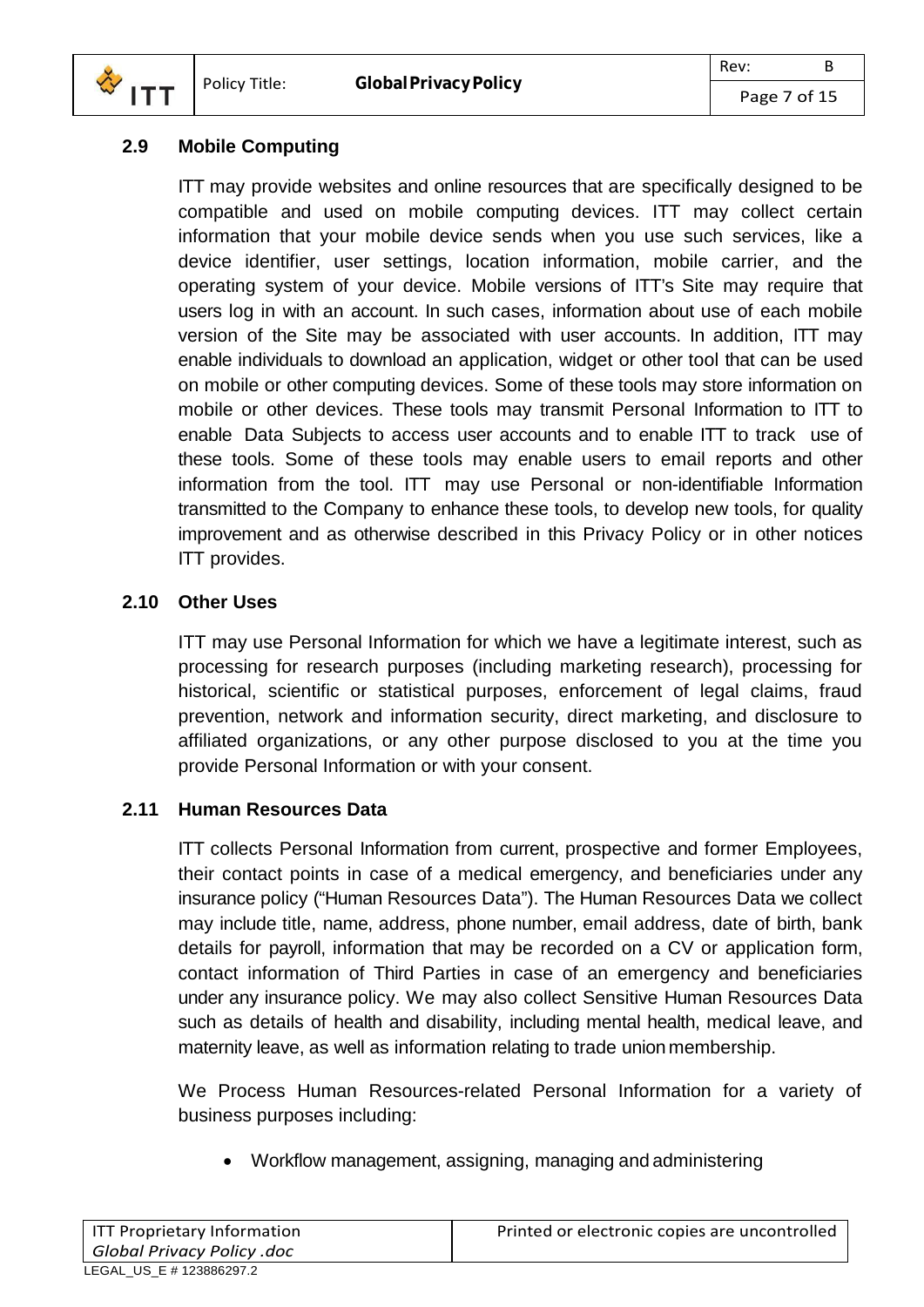

projects;

- Human Resources administration and corporate communication;
- payroll and the provision of benefits;
- compensation, including bonuses and long term incentive administration, stock plan administration, compensation analysis, including monitoring overtime and compliance with labor laws, and other company recognition programs;
- job grading activities;
- performance, talent and employee development management;
- organizational development and succession planning;
- benefits and personnel administration;
- absence management;
- IT infrastructure:
- helpdesk and IT support services;
- regulatory compliance;
- internal and/or external or governmental compliance investigations;
- internal or external audits;
- litigation evaluation, prosecution and defense;
- diversity and inclusion initiatives;
- shareholder management;
- restructuring and relocation;
- emergency contacts and services;
- employee safety;
- compliance with statutory requirements;
- Processing of employee expenses and travel charges; and
- acquisitions, divestitures and integrations.

#### **3.0 CHOICE/MODALITIES TO OPT OUT**

You have the right to opt out of certain uses and disclosures of your Personal Information, as set out in this Privacy Policy.

#### **3.1 General**

Where you have consented to ITT's Processing of your Personal Information or Sensitive Personal Information, you may withdraw that consent at any time and opt out. Additionally, before we use Personal Information for any new purpose not originally authorized by you, we will provide information regarding the new purpose and give you the opportunity to opt out.

Even if you opt-out, we may still collect and use non-Personal Information regarding your activities on our Sites and/or information from the advertisements on Third-Party websites for non-interest based advertising purposes, such as to determine the effectiveness of the advertisements.

Prior to disclosing Sensitive Data to a Third Party or Processing Sensitive Data for a purpose other than its original purpose or the purpose authorized subsequently by the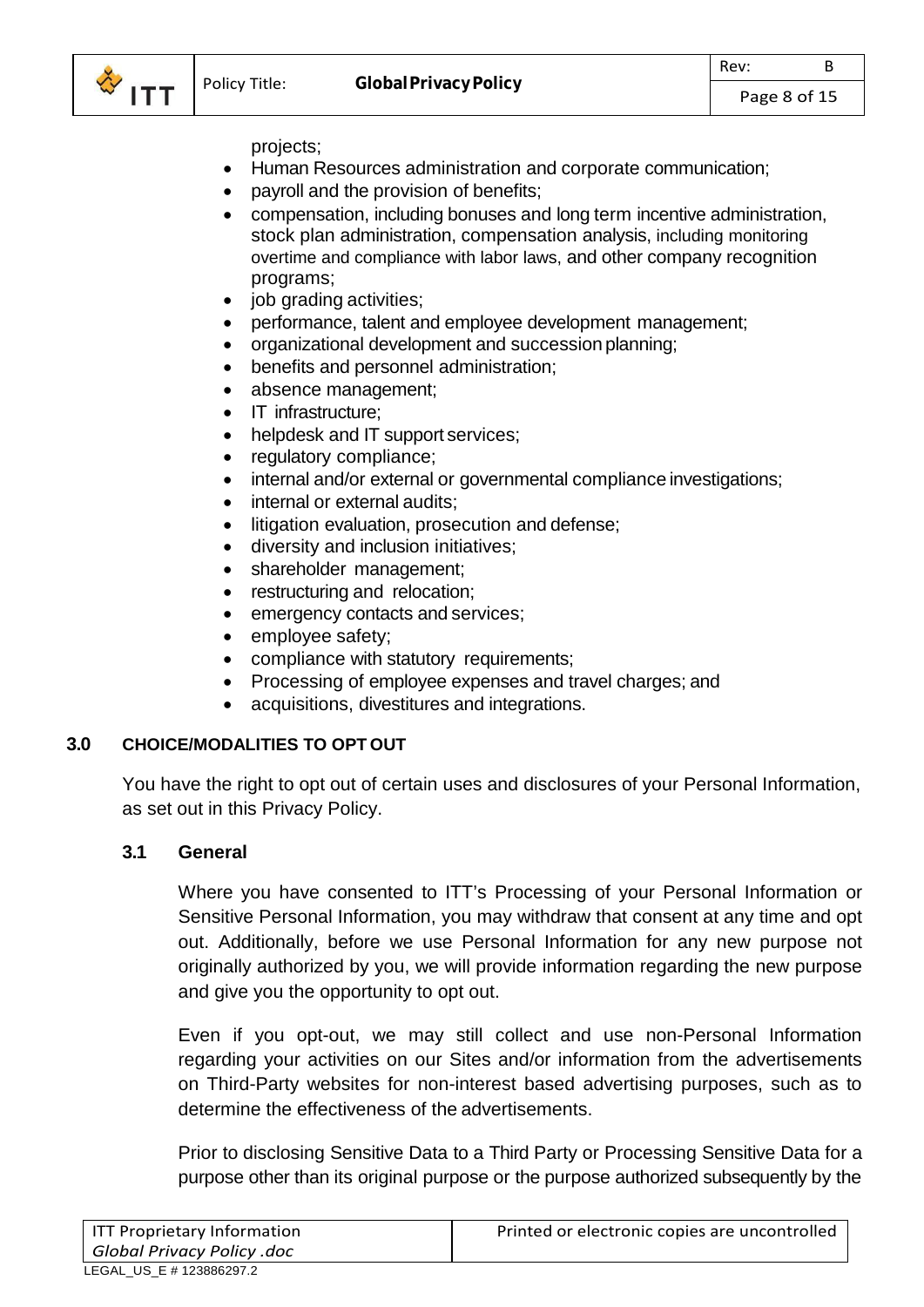

Data Subject, ITT will endeavor to obtain each Data Subject's explicit consent (optin). Where consent of the Data Subject for the Processing of Personal Information is otherwise required by law or contract, ITT will comply with the law or contract.

### **3.2 Email and Telephone Communications**

An "Unsubscribe" button will be provided at the top or bottom of each email communications sent by ITT so that you can opt-out. However, we will continue to send transaction-related emails regarding products or services you have requested. We may also send you certain non-promotional communications regarding ITT and our products and services and you will not be able to opt out of those communications (e.g., communications regarding updates to our Terms or this Privacy Policy).

We maintain telephone "do not call" lists and "do not mail" lists as mandated by law. We process requests to be placed on "do not mail", "do not phone" and "do not contact" lists within 60 days after receipt, or such shorter time as may be required by law.

### **3.3 Human Resources Data**

With regard to Personal Information that ITT receives in connection with the employment relationship, ITT will use such Personal Information only for employmentrelated purposes (e.g., tax, payroll, benefits), as more fully described in Section [2.10](#page-6-0) above. If ITT intends to use this Personal Information for any other purpose, the Company will provide the Data Subject with an opportunity to opt-out of such uses (e.g., charity, health club membership).

#### **3.4 "Do Not Track"**

Do Not Track ("DNT") is a privacy preference that users can set in certain web browsers. DNT is a way for users to inform websites and services that they do not want certain information about their webpage visits collected over time and across websites or online services. ITT does not recognize or respond to browser-initiated DNT signals.

#### **4.0 ONWARD TRANSFER**

#### **4.1 Information We Share**

ITT does not sell or otherwise disclose Personal Information about you, except as described in this Privacy Policy or as you explicitly consent. ITT may share Personal Information with our service providers, consultants and affiliates for our and our affiliates' internal business purposes or to provide you with a product or service that you have requested. Payment information will be used and shared only to effectuate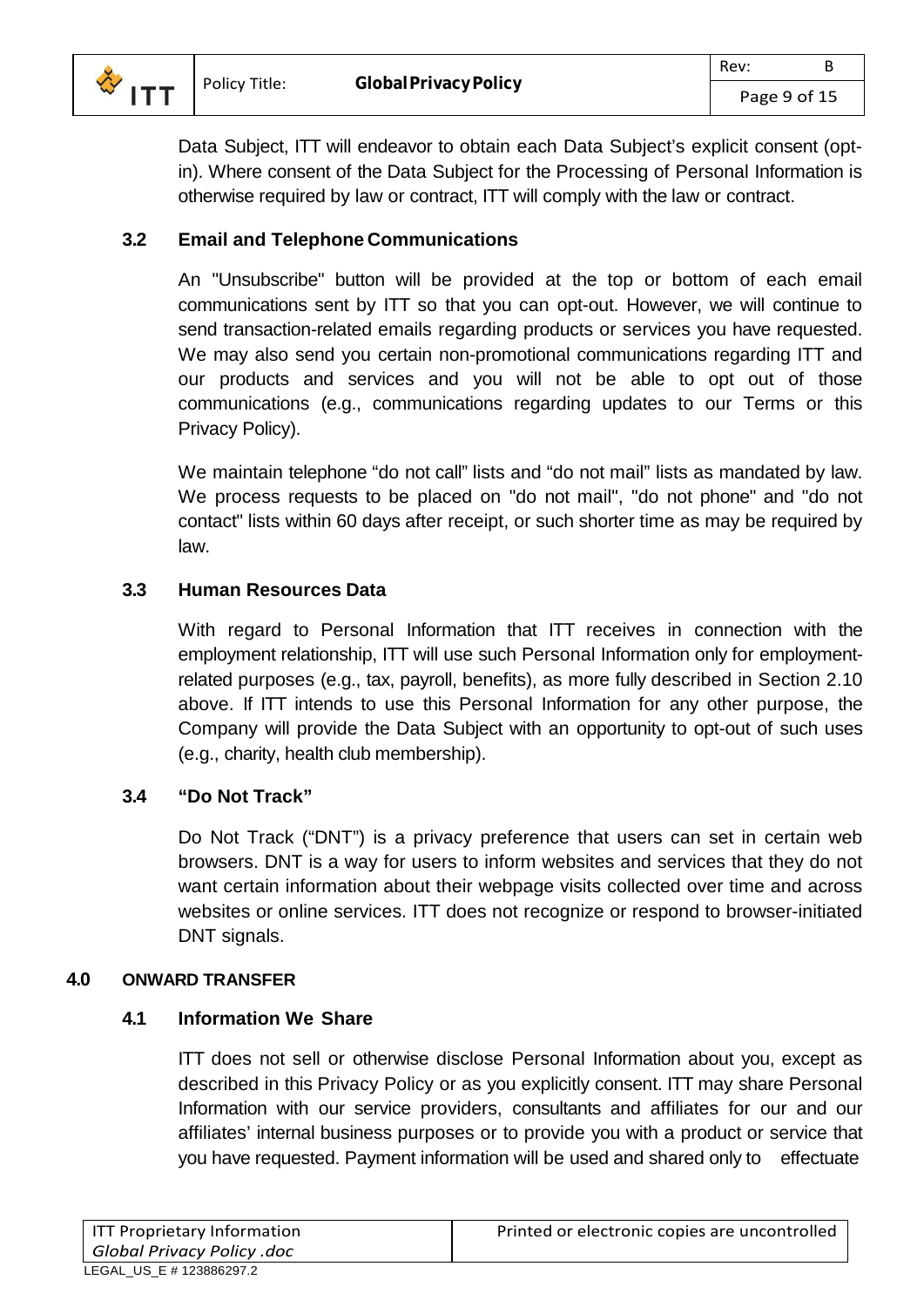

your order and may be stored by a service provider for purposes of future orders. ITT requires our service providers to agree in writing to maintain confidentiality and security of Personal Information they maintain on our behalf and not to use it for any purpose other than the purpose for which ITT retained them. With respect to onward transfers under Privacy Shield, Privacy Shield requires that ITT remainsliable.

We may disclose information about you: (i) if we are required to do so by law, court order or legal process; (ii) in response to lawful requests by public authorities, including to meet national security or law enforcement requirements; (iii) under the discovery process in litigation; (iv) to enforce ITT policies or contracts; (v) to collect amounts owed to ITT; (vi) when we believe disclosure is necessary or appropriate to prevent physical harm or financial loss or in connection with an investigation or prosecution of suspected or actual illegal activity; or (vii) if in good faith we believe that disclosure is otherwise necessary or advisable. In addition, from time to time, server logs may be reviewed for security purposes – e.g., to detect unauthorized activity on the Site. In such cases, server log data containing IP addresses may be shared with law enforcement bodies in order that they may identify users in connection with their investigation of the unauthorized activities.

We reserve the right to disclose or transfer any information we have about you in the event of a proposed or actual purchase, any reorganization, sale, lease, merger, joint venture, assignment, amalgamation or any other type of acquisition, disposal or financing of all or any portion of our business or of any of the business assets or shares (including in connection with any bankruptcy or similarproceeding).

## **4.2 Data Transfers**

All Personal Information sent to or collected by ITT may be Processed and stored anywhere in the world, including but not limited to, in the United States, on the cloud, our servers, the servers of our affiliates or the servers of our service providers. By providing information to ITT, you agree to the storage of your Personal Information in these locations. Where required by law, international transfers of Personal Information will be supported by an adequacy mechanism.

#### **5.0 RIGHTS OF ACCESS, RECTIFICATION, ERASURE AND RESTRICTION**

Under Privacy Shield, or applicable local laws (e.g. European Global Data Privacy Regulation) you may seek confirmation regarding whether ITT is Processing Personal Information about you, request access to Personal Information, and ask that we correct, amend or delete that information where it is inaccurate or has been Processed in violation of the Privacy Shield Principles or applicable local laws. Where otherwise permitted by applicable law, you may use any of the methods set out in Section [8.0](#page-10-0) of this Privacy Policy to request access to, receive (port), restrict Processing, seek rectification or request erasure of Personal Information held about you by ITT. Such requests will be processed in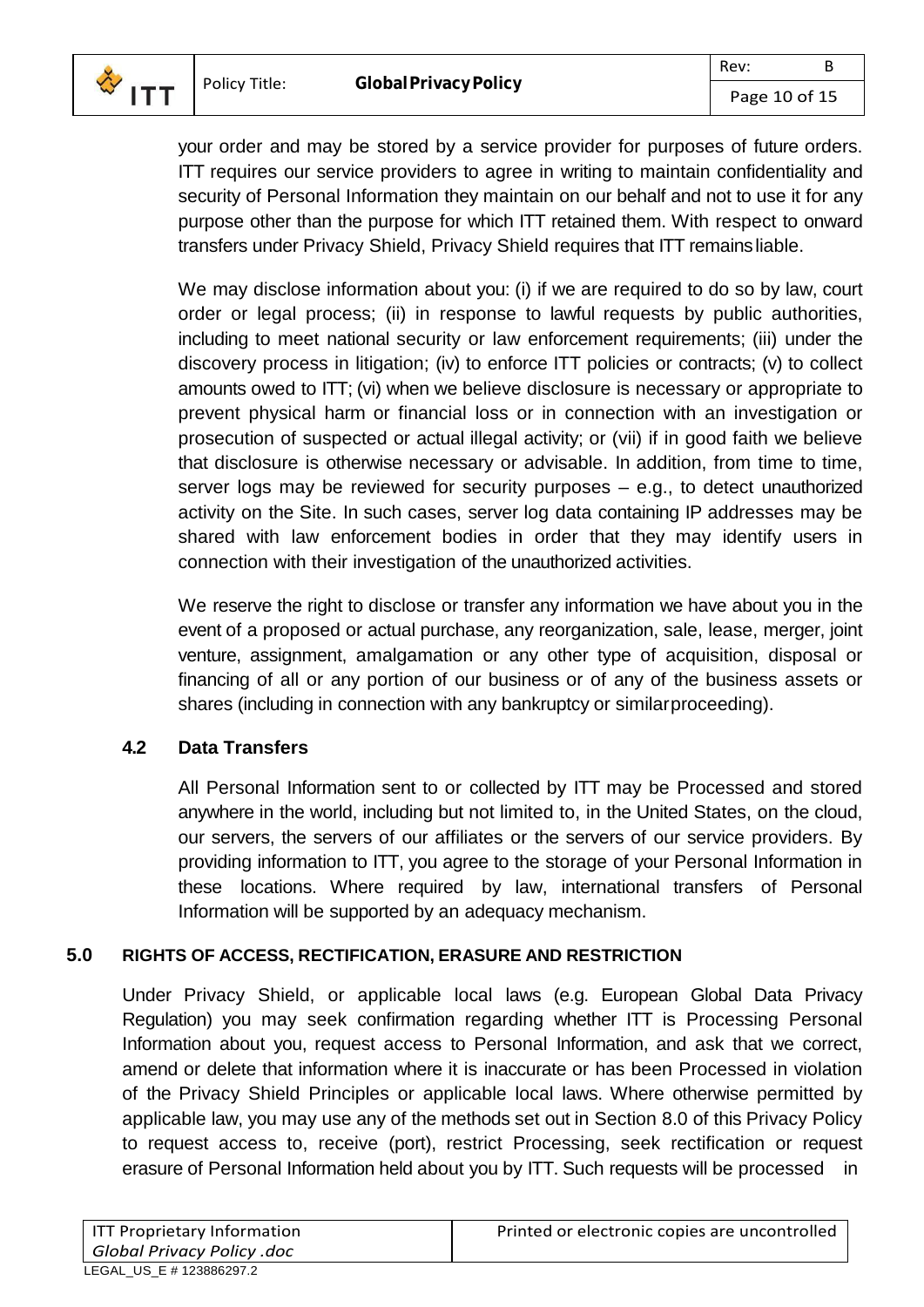

line with local laws. Although ITT makes good faith efforts to provide individuals with access to their Personal Information, there may be circumstances in which ITT is unable to provide access, including but not limited to: where the information contains legal privilege, would compromise others' privacy or other legitimate rights, where the burden or expense of providing access would be disproportionate to the risks to the individual's privacy in the case in question, where the request is manifestly unfounded or excessive, or where the information is commercially proprietary. If ITT determines that access should be restricted in any particular instance, we will provide you with an explanation of why that determination has been made and a contact point for any further inquiries. To protect your privacy, ITT will take commercially reasonable steps to verify your identity before granting access to or making any changes to your Personal Information.

### **6.0 RETENTION**

ITT retains the Personal Information we receive as described in this Privacy Policy for as long as you use our Site or as necessary to fulfill the purpose(s) for which it was collected, provide our products and services, resolve disputes, establish legal defenses, conduct audits, pursue legitimate business purposes, enforce our agreements and comply with all applicable laws.

#### **7.0 SECURITY**

The security of all Personal Information provided to ITT is important to us, and ITT takes reasonable steps designed to protect your Personal Information. Unfortunately, no data transmission over the Internet or storage of information can be guaranteed to be 100% secure. As a result, while ITT strives to protect your Personal Information, we cannot ensure or warrant the security of any information you transmit to ITT, and you do so at your own risk. We do not accept liability for unintentional disclosure.

By using the Site or providing Personal Information to us, you agree that we may communicate with you electronically regarding security, privacy, and administrative issues relating to your use of the Site. If we learn of a security system's breach, we may attempt to notify you electronically by posting a notice on the Site or sending an e-mail to you. You may have a legal right to receive this notice in writing.

#### <span id="page-10-0"></span>**8.0 REDRESS / COMPLIANCE AND ACCOUNTABILITY**

If after reviewing this Privacy Policy, you would like to submit a request or you have any questions or privacy concerns, please contact:

ITT Inc. Attn: Data Protection Officer 1133 Westchester Avenue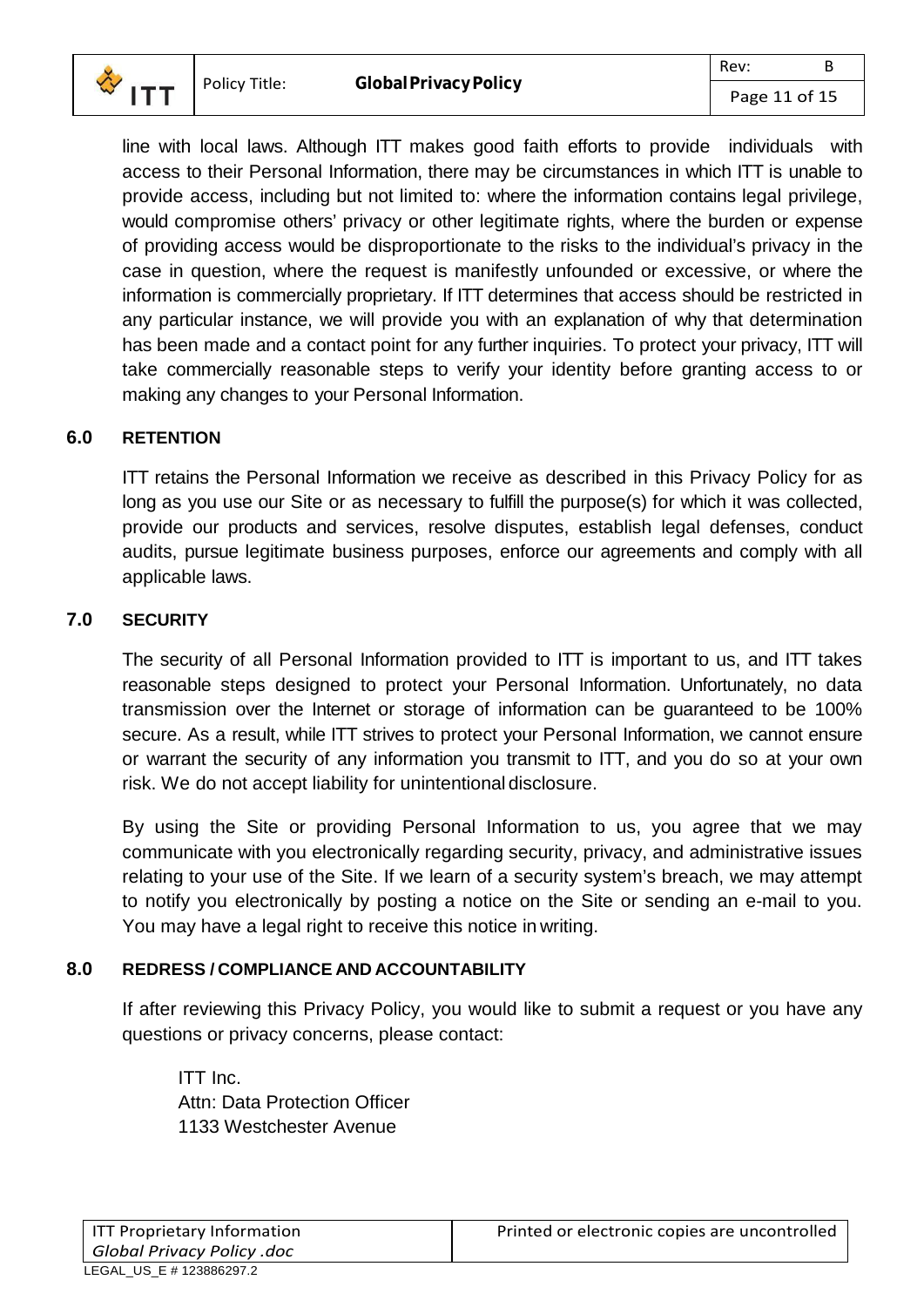White Plains, New York 10604 Phone: 914-641-2060 Fax: 914-696-2990 Email: privacy@itt.com

ITT will address your concerns and attempt to resolve any privacy issues in a timely manner, and may contact individuals in relevant Company departments to assist in completing your requested task.

If, as an EU Data Subject, you believe that the Company has not adequately resolved any such issues, you may contact the national data protection authority for your EU Member State. ITT has agreed to cooperate with the panel established by local data protection authorities and comply with the advice given by the panel in the investigation and resolution of complaints brought under the Privacy Shield with respect to Human Resources Data. JAMS, a dispute resolution provider which has locations in the United States and the EU, will act as a liaison to ITT to investigate and resolve any Privacy Shield complaints related to other data; for more information and to submit a complaint through JAMS Privacy Shield Dispute Resolution Program, visit [https://www.jamsadr.com/file-an-eu-us-privacy-shield-or](https://www.jamsadr.com/file-an-eu-us-privacy-shield-or-safe-harbor-claim)[safe-harbor-claim.](https://www.jamsadr.com/file-an-eu-us-privacy-shield-or-safe-harbor-claim) If any questions remain unresolved, you may have a right, under certain conditions, to invoke binding arbitration under Privacy Shield; for additional information, see https:[//www.privacyshield.gov/article?id=ANNEX-I-introduction.](http://www.privacyshield.gov/article?id=ANNEX-I-introduction) The FTC has jurisdiction over ITT's compliance with the Privacy Shield.

## **9.0 OTHER RIGHTS AND IMPORTANT INFORMATION**

## **9.1 CHILDREN'S PRIVACY**

The ITT's services and the Site are not directed to children under 13 (and in certain jurisdictions under the age of 16) years of age, and ITT does not knowingly collect Personally Information from children under 13 (and in certain jurisdictions under the age of 16) years of age. If you learn that your child has provided us with Personal Information without your consent, you may alert us as set forth in Section 8. If we learn that we have collected any Personal Information from children under 13 (and in certain jurisdictions under the age of 16), we will promptly take steps to delete such information.

## **9.2 Links to Third Party Websites**

Please note that our Site may contain links to other websites for your convenience and information. ITT does not control Third Party websites or their privacy practices, which may differ from those set out in this Privacy Policy. ITT does not endorse or make any representations about Third Party websites. Any Personal Information you choose to give to unrelated Third Parties is not covered by this Privacy Policy. ITT encourages you to review the privacy policy of any company or website before submitting your Personal Information. Some Third Parties may choose to share their users' Personal Information with ITT; that

 $\frac{1}{2}$  ITT